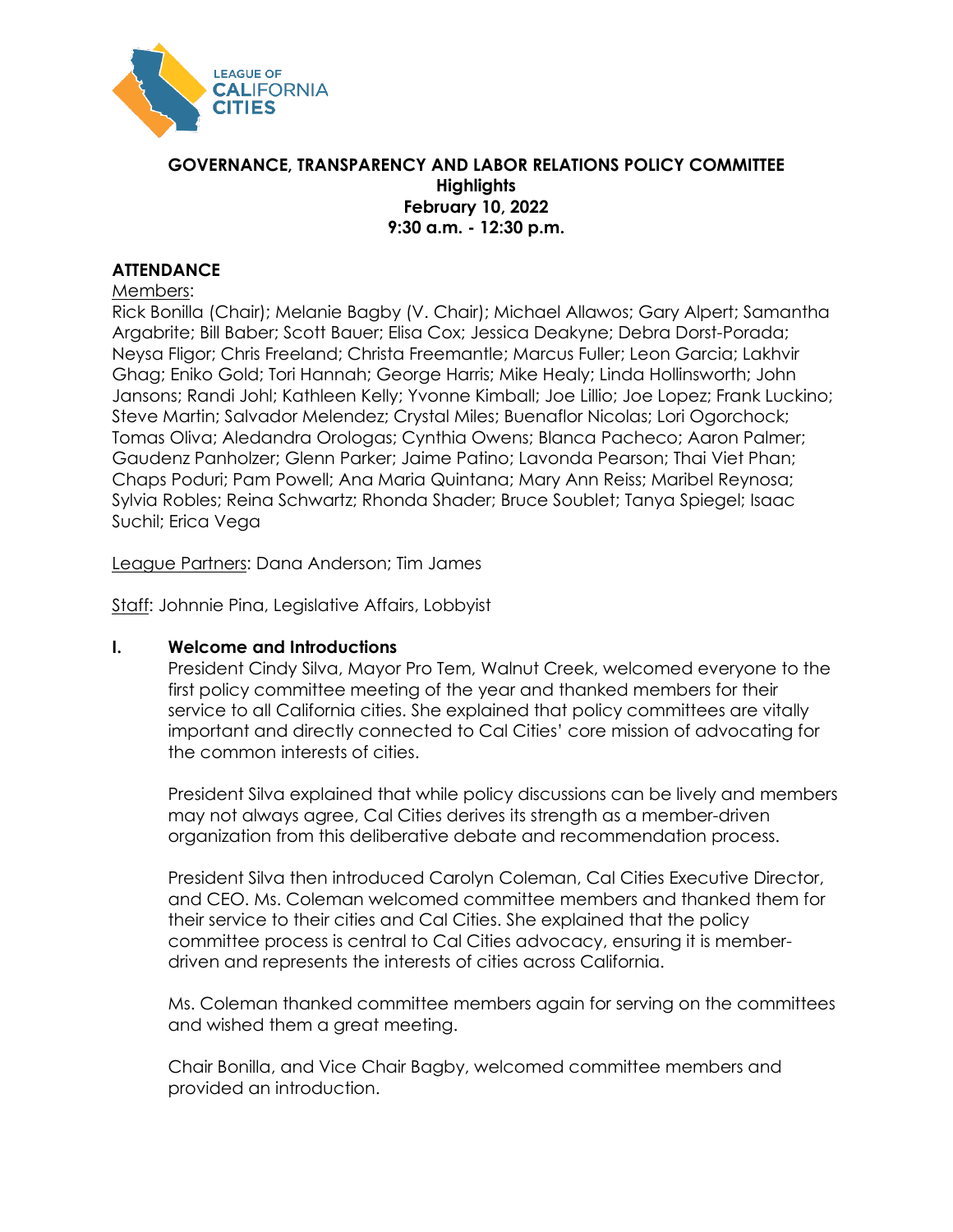## **II. Public Comment**

Chair Bonilla asked if there was any public comment. There was no public comment.

## **III. General Briefing**

In accordance with the customary practice of convening all policy committee members for a general briefing prior to the start of policy committee meetings, the Cal Cities advocacy team compiled a General Briefing Document, which includes the latest on legislative and budgetary matters affecting cities.

# **IV. CalPERS Update**

Michael Cohen, Chief Financial Officers, CalPERS and Travis Antoniono, Investment Manager, CalPERS provided a detailed update which focused on the condition of CalPERS financial status, the impact of the change in the discount rate, and how CalPERS is engaging in climate change reduction efforts.

## **V. Brown Act Roundtable**

Committee members provided feedback on possible changes to the Brown Act. The committee recommended the following:

- Discuss forming a working group to analyze Brown Act changes.
- No longer require council members to disclose home addresses when participating in a meeting virtually.
- Remove the need to renew the AB 361 (R. Rivas) declaration every 30 days.
- Allow for hybrid meetings as they provide greater access to the public.
- Maintain best practices for use of technology.
- Advocate for local control when it comes to allowing cities to determine what type of meeting is best for them.
- Allow for flexibility on the use of video cameras.

There was a wide variety of options and perspectives shared during the roundtable.

#### **VI. Legislative Agenda**

Fiscal and Financial Training Legislative Proposal by Senator Lena Gonzalez Cal Cities staff provided a detailed explanation of the proposal and asked committee members for input and direction. Committee members expressed concern over specified mandated training for elected officials and the proposal's constitutionality regarding the prohibition of hiring out of state city managers. Others supported the concept stating that training is important and could be beneficial. There was a suggestion that education opportunities offered by Cal Cities regarding this topic could be beneficial as well.

The committee directed Cal Cities staff to work with Senator Lena Gonzalez and provide her with the committee's extensive feedback. Cal Cities staff will bring the measure back to the committee as needed.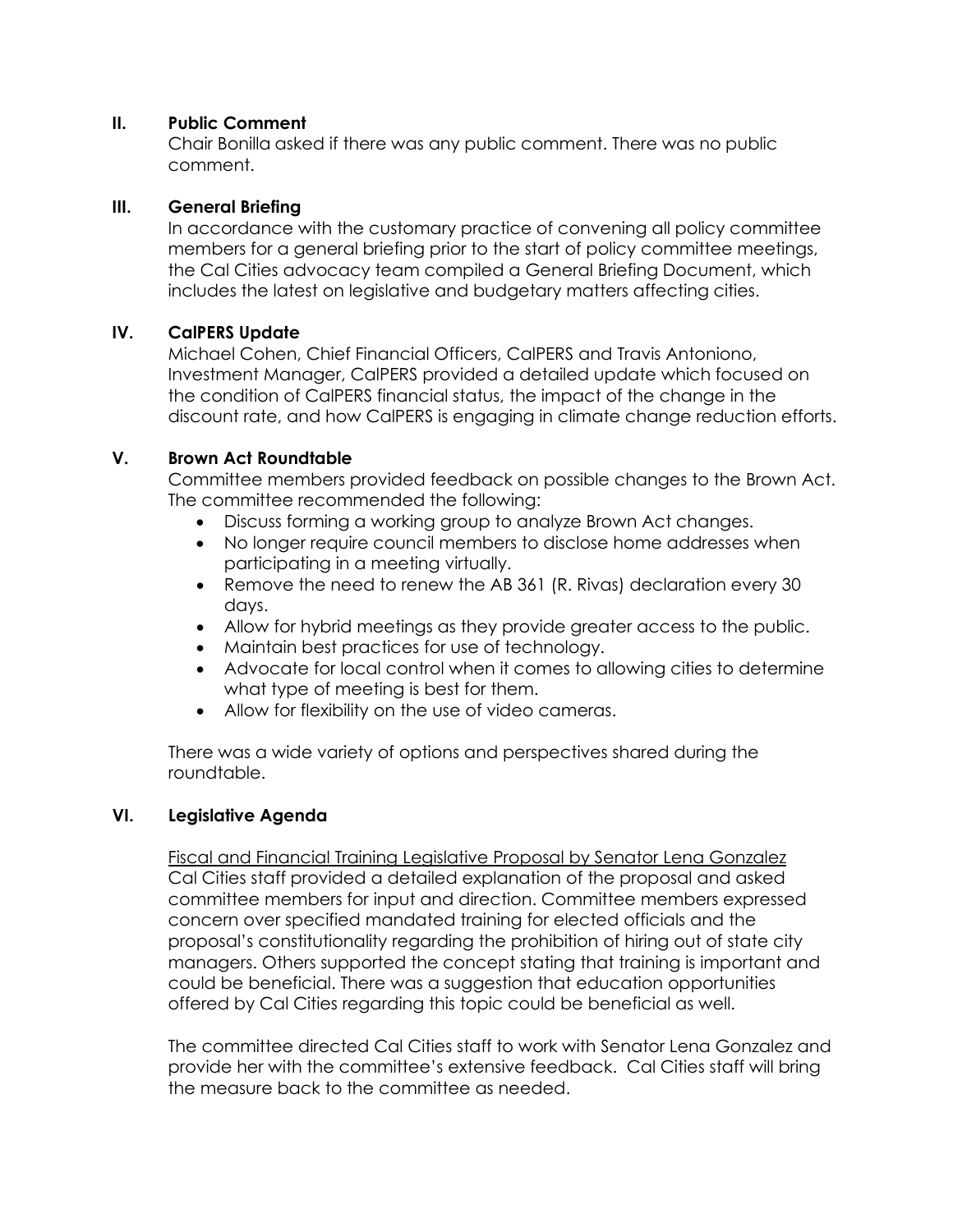### **VII. Existing Policy and Guiding Principles**

Cal Cities staff explained the importance of the guiding principles. This document contains Cal Cities policies that reflect positions taken by the policy committee and the Cal Cities Board of Directors and is used as a reference tool for Cal Cities staff when reviewing legislation. Members were directed to their agenda packet to review proposed changes to the document.

Ultimately, a motion was made to approve the Existing Policy and Guiding Principles document, which passed.

## **VIII. Cal Cities 2022 Action Agenda**

The committee was updated on the Cal Cities 2022 Action Agenda. Cal Cities staff discussed the virtual League Leaders workshop and explained the process by which these priorities are established. The Cal Cities 2022 Action Agenda is as follows:

- **1. Secure funding to increase the supply and affordability of housing and reform state housing laws to retain local authority.** Secure adequate and sustainable funding for cities to increase construction of housing at all income levels, particularly affordable housing and workforce housing. Reform state housing laws to ensure cities retain local decision-making to meet the needs of their communities.
- **2. Attain investments to strengthen and sustain critical infrastructure.**  Advocate for policies that strengthen the conditions of local streets, highways, bridges, public transit, and broadband to improve workforce and economic development. Secure support for the modernization and expansion of the statewide water grid, including infrastructure, storage, and conveyance. Work with stakeholders to provide cities with access to the tools needed to ensure projects are delivered efficiently and costeffectively to meet current and future needs.
- **3. Secure increased funding and resources to prevent homelessness and assist individuals experiencing homelessness.** Secure additional ongoing, flexible resources to provide navigation assistance, emergency shelters, and permanent supportive housing. Enhance city and county coordination and strengthen partnerships with stakeholders to ensure adequate wraparound services are available for adults and youth at risk of, or already experiencing, homelessness in our communities, and effectively address mental health and substance use disorders.
- **4. Strengthen disaster preparedness, resiliency, and recovery from climate change impacts through improved collaboration and resources.** Secure additional resources and support to mitigate the effects of climate change, including catastrophic wildfires, drought, and sea level rise. Promote collaboration with other city, state, and federal governments, to strengthen disaster preparedness, resiliency, and recovery.